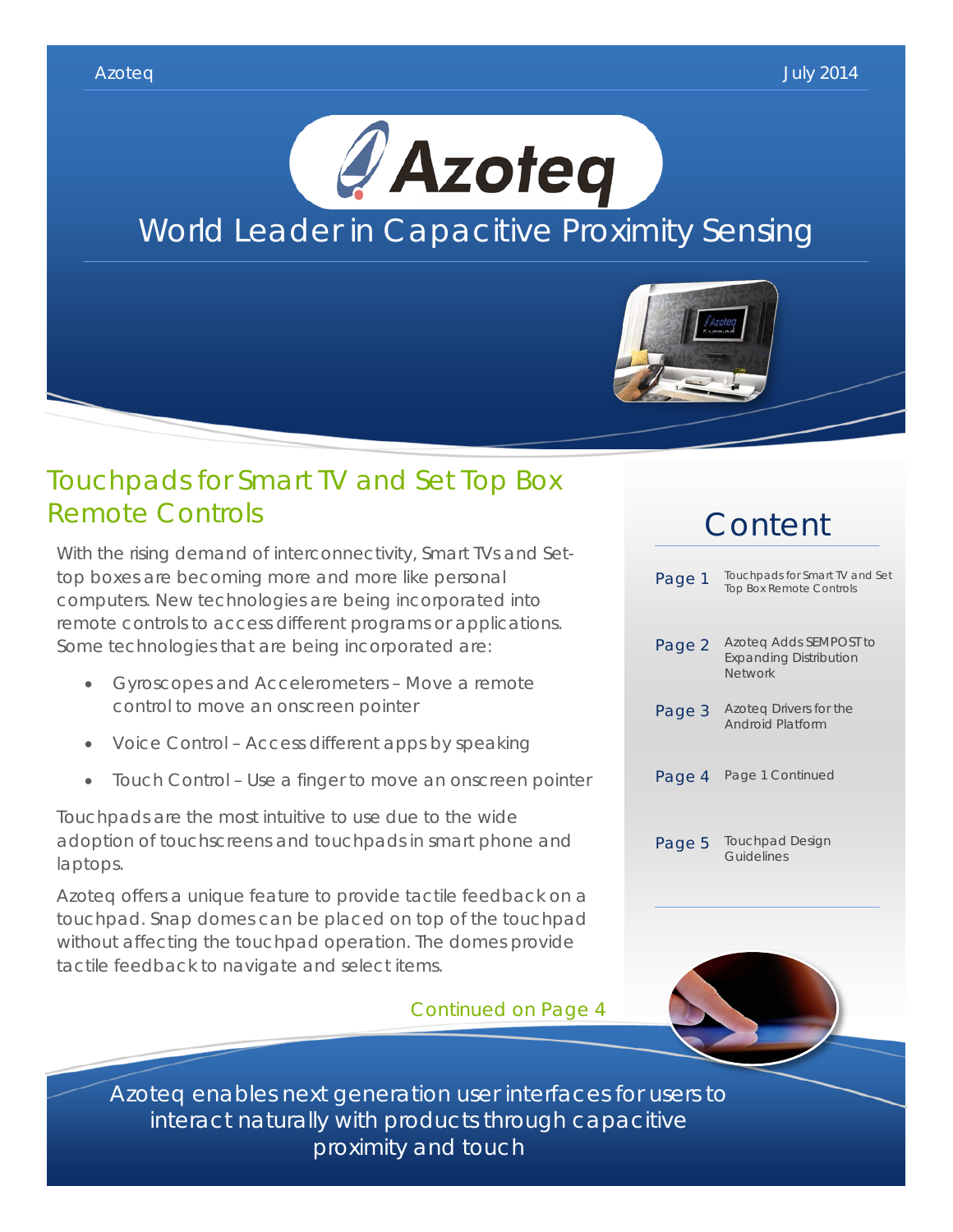# Azoteq Adds SEMPOST to Expanding Distribution Network

Azoteq announced on July 28th, 2014 that SEMPOST, a division of Insem, has been appointed to represent and distribute Azoteq products in South Korea. Azoteq is represented in all the major US markets and central Europe and has coverage in all the key Asian markets.

"Azoteq is excited to start this new co-operation with Sempost, as they have an energetic sales force backed by an experienced R&D department. This is an excellent sales model for our products," said Jean Viljoen, Azoteq's Marketing Manager for Europe & Asia. "The synergy between their Sales and R&D functions is invaluable to us. They can identify and conceptualize new applications in products and markets that do not even exist today. This is the perfect vehicle to bring Azoteq's innovation to the mass consumer market."

"It is a privilege to represent the official distribution network in Korea," said Cebon Lee, INSEM CEO. "The Azoteq products are magnificent; we are all excited to offer this outstanding product alongside support from our dedicated technical team."

### *Full Press Release Available [Here.](http://www.prweb.com/releases/2014/07/prweb12047579.htm)*



Azoteq's New Distributer in South Korea

### About SEMPOST



SEMPOST, a division of INSEM [\(http://www.insem.co.kr/](http://www.insem.co.kr/) [http://www.sempost.co.kr\)](http://www.sempost.co.kr/)

INSEM is also an official agent for ST MICROTELECTRONICS and SEGGER. INSEM provides customized-programmed MCUs and supports manufacturers and developers based on strategic alliances with the world's leading semiconductor companies. The INSEM organization includes an experienced FAE team that has been supporting various solutions and services for more than 10 years.

Read more: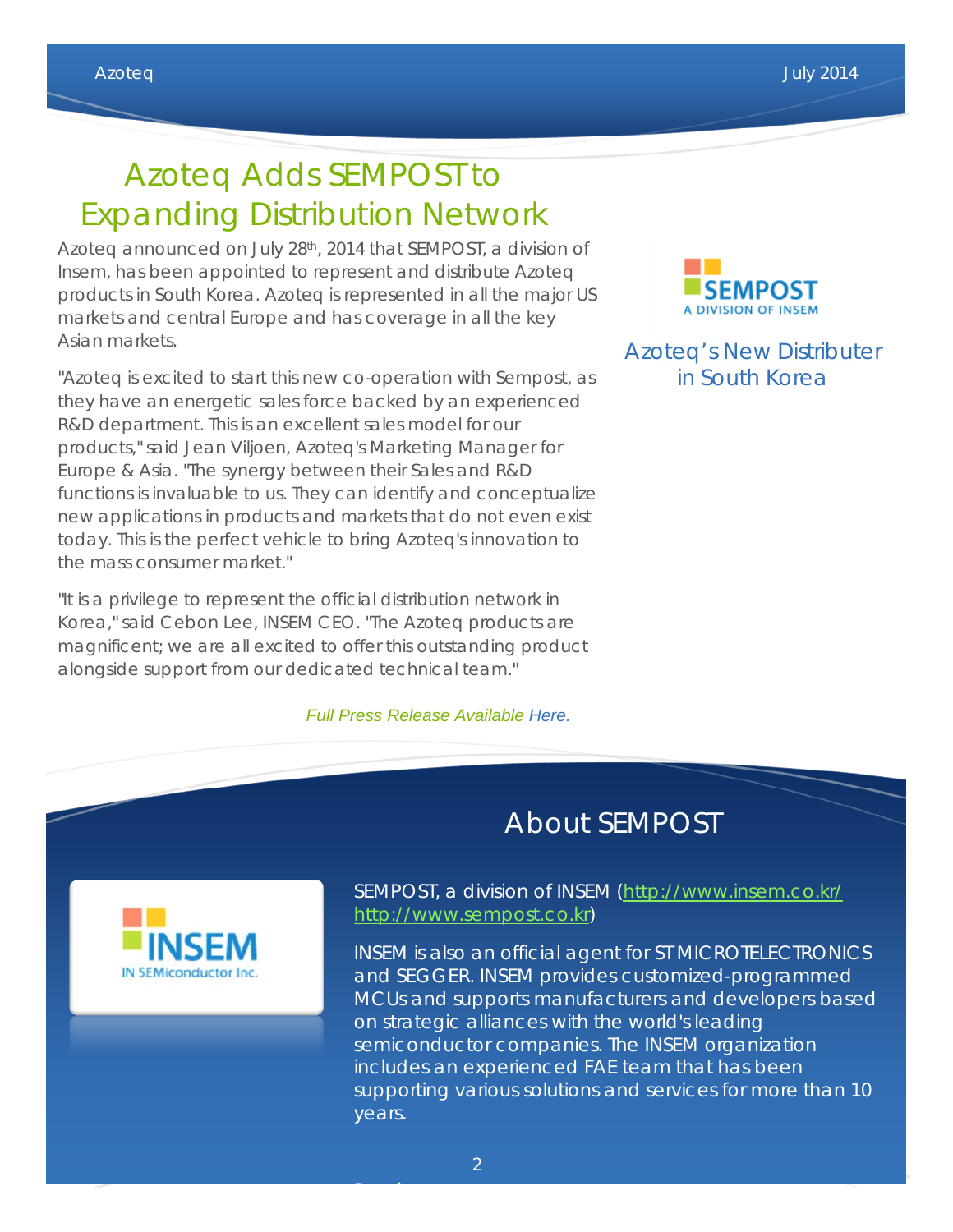## Azoteq Drivers for the Android Platform

#### **Azoteq Android Drivers**

To help designers that are working with mobile devices using an Android platform, Azoteq has recently developed Android example drivers.

The example drivers are for two different applications: one for the IQS5xx family to be used in touchscreen applications; and the other is for SAR applications in 3G/4G tablets, using Azoteq's IQS253 and IQS263 I2C devices. These drivers were compiled for Android Jellybean 4.0.3 and are based on Linux drivers that are cross-compiled for Android.

The ProxSense® devices use I2C to communicate with the master. In order to use the I2C bus on Android, the driver needs to be registered in the Android kernel, along with the I2C address for the specific IC.

For Android to register a touch event, an interrupt needs to be sent. Thus, an Interrupt Request is registered in the driver, so that Android can execute the specified function.

#### **IQS5xx Touchscreen Drivers**

When writing a touchscreen driver, it is important that the touchscreen maintains a high priority within the system. Otherwise, the screen will not function properly. The driver also should not overload the system, as this will slow down other processes.

In mobile applications, battery life is of the utmost importance, therefor the IQS5xx touchscreen driver cannot talk to the system continuously. To conserve on power, the IQS5xx operates in event mode, eliminating the need for Android to service the driver if

the user isn't operating the touchscreen. To reduce battery impact further, Android drivers use "Early Suspend/Late Resume" methods to notify the drivers of its intent to shut down or switch the screen on. Using this feature, the IQS5xx can be put to sleep whenever the screen is switched off.

### **Specific Absorption Rate (SAR) Drivers**

The SAR drivers are used to determine whether a user is using the device. SAR regulations do not allow for mobile devices to broadcast at full strength when a person is near the 3G/4G antenna.

To stay within accordance to SAR regulations and to save power, the IQS2xx is put into event mode and lets Android know if an event occurs.

When a Proximity or Touch event occurs, the driver goes into a state where a timer determines whether a certain amount of time elapsed in which it needs to reseed the filters on the IQS2xx. For a Proximity event this timeout time is shorter, because the tablet could be on a table and is not in the hands of a user. Alternatively, if a touch event is seen, the timeout is longer because it is likely that the user is using the tablet. If, however, the chip Reseeds and the Proximity or Touch is still active, the timers are reset again. The touch state is determined when the device starts.

#### **The Goal of Azoteq Drivers**

The goal of creating Android drivers is to help designers incorporate their Azoteq ICs with their applications faster and easier, whether it's for touchscreen or SAR applications.

#### For more information, email [info@azoteq.com](mailto:info@azoteq.com)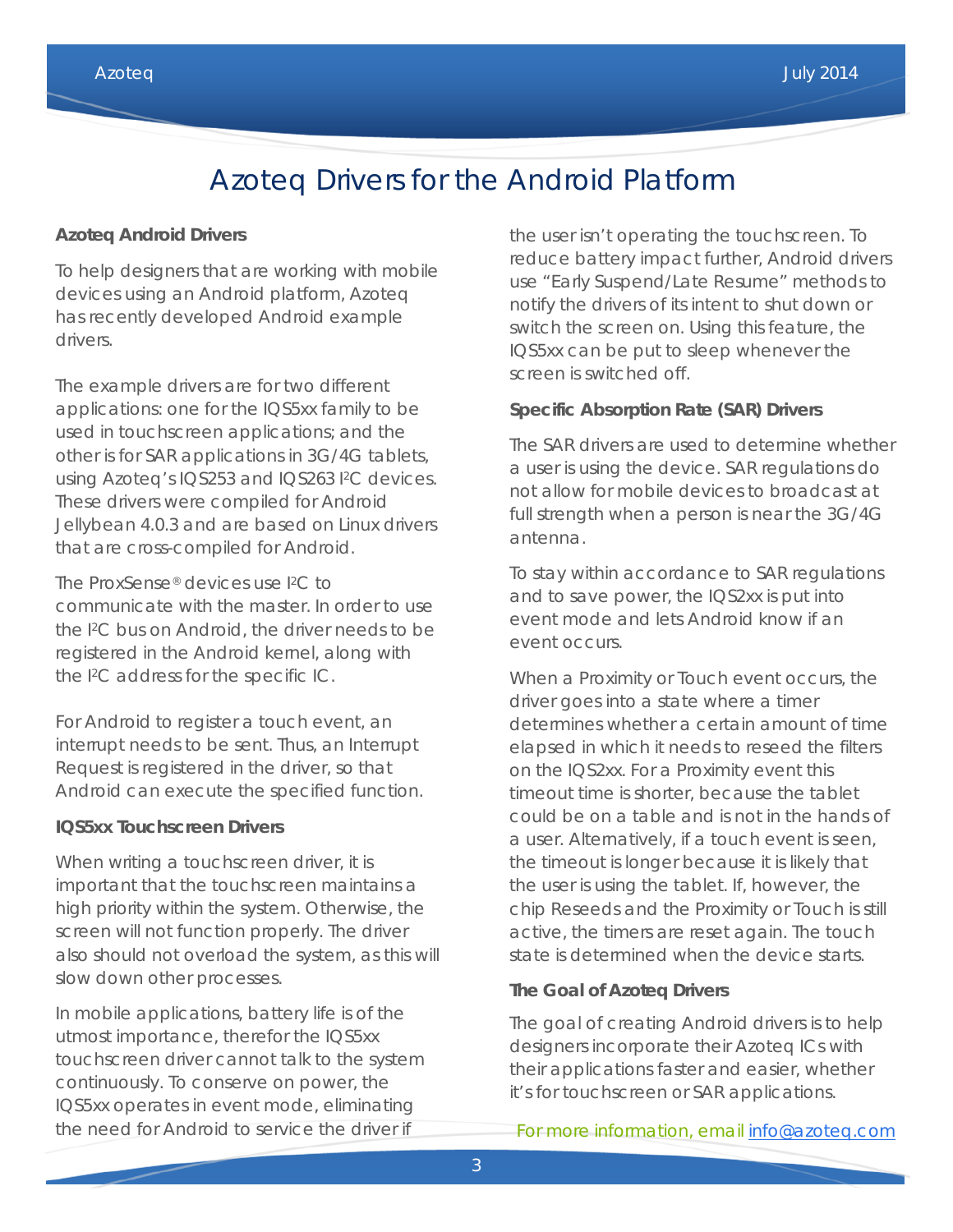### Page 1 Continued

Azoteq has four touchpad ICs that can help designers with touchscreen/touchpad applications. The ICs are:

- IQS550: 15 x 10 channel touchpad controller with a resolution of 3584 x 2304
- IQS572: 9 x 8 channel touchpad controller with a resolution of 2048 x 1792
- IQS525: 6 x 4 channel touchpad controller with a resolution of 1280 x 768
- IQS360: 4 x 3 channel touch and proximity controller with touchpad and keypad capability, and with a resolution of 768 x 512

### **Applications**

With Azoteq's technology, designers can create a touchpad on a non-uniform curved surface (Application note located [here\)](http://www.azoteq.com/images/stories/pdf/azd076_how_to_design_touch_electrode_for_non_uniform_and_curved_surfaces_3d_touchpads.pdf). Designers can also use the touchpad for a full QWERTY keyboard on a remote control with highlighted touched keys.

To assist designers in creating their touchpads, Azoteq provides design guidelines (located [here\)](http://www.azoteq.com/images/stories/pdf/azd068-trackpad_design_guide.pdf) as well as technical support from our engineers.

### **Advantages**

Azoteq's technology has many advantages. Some examples of this are:

Azoteq's touchpad controllers can implement discreet buttons and sliders in conjunction to the touchpad.

In Low Power Mode, these ICs draw < 10 µA.

Azoteq's ProxSense® range offers the most sensitive capacitive-sensing solutions with the highest signal-to-noise ratio (> 1 000:1) in the market today.

Competitive pricing for the ICs at 1k pricing are as follows:

- IQS550: \$1.21
- IQS572: \$1.00
- IQS525: \$0.84
	- IQS360: \$0.43
		- For more information, email [info@azoteq.com](mailto:info@azoteq.com)



This over the counter module allows you to have a full touchpad along with directional buttons.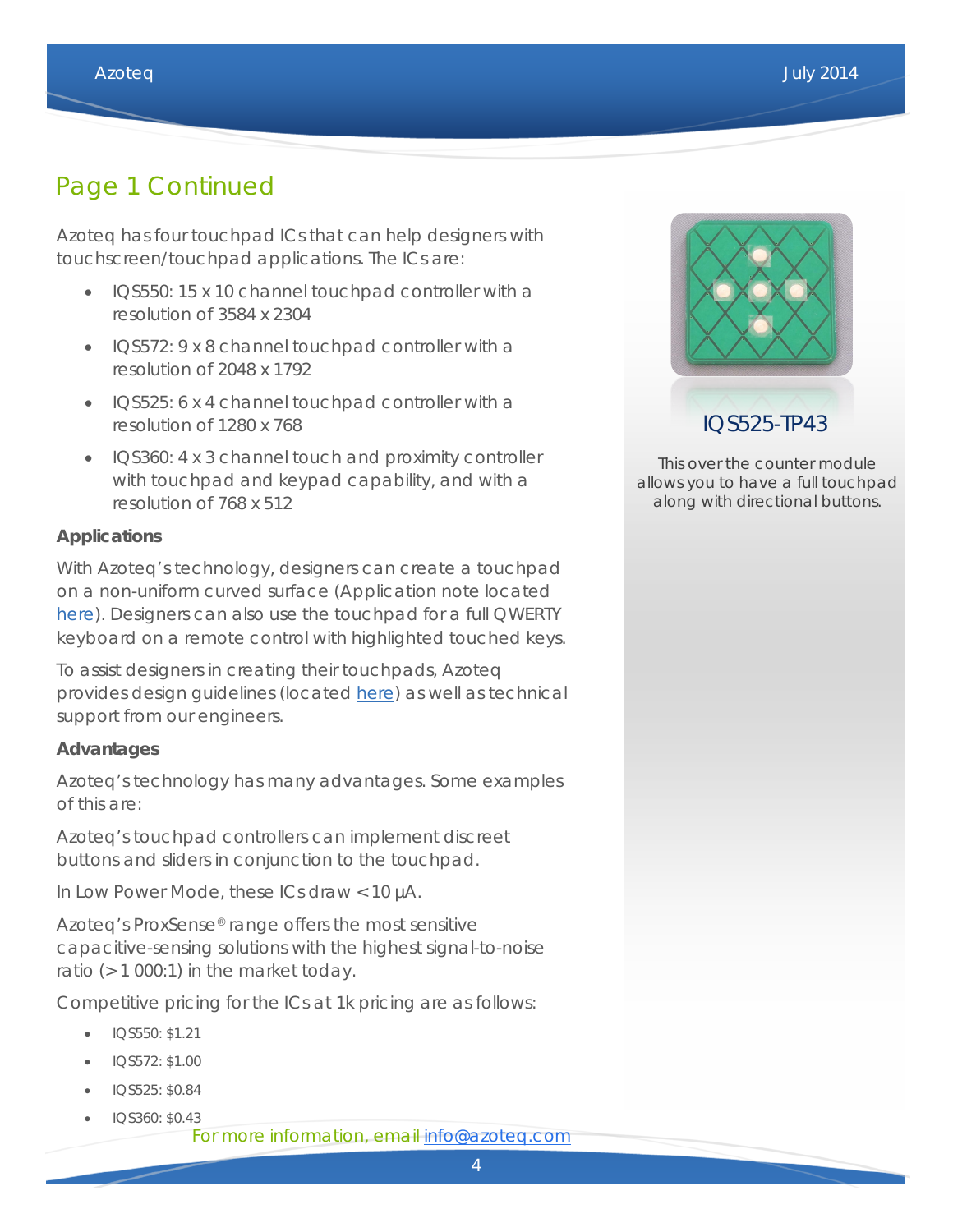# Touchpad Design **Guidelines**

To support designers creating touchpad and touchscreen applications, Azoteq has put together an application note on touchpad design guidelines.

The document discusses general touchpad design guidelines and best practices for designing efficient touchpad implementations. When these simple principles are understood and applied, a versatile trackpad can be designed.

Key design choices that must be considered when designing a touchpad:

- Size
- Performance: Resolution + Minimum pinch distance
- Overlay Structure and Composition
- PCB Layout
- Mechanical Housing

### Sales

Azoteq International Jean Viljoen +27 21 863 0033 jean.viljoen@azoteq.com

Azoteq USA Kobus Marneweck +1 512 538 1995 kobusm@azoteq.com Azoteq Asia Lina Yu +86 (138) 2696 0845 linayu@azoteq.com.cn

### **Distributors**

| Worldwide<br><b>Mouser Electronics</b>             | Worldwide<br><b>Future Electronics</b>                             | Taiwan<br>Holy Stone Enterprise Co. Ltd    | China<br>Infortech            |  |
|----------------------------------------------------|--------------------------------------------------------------------|--------------------------------------------|-------------------------------|--|
| +1 800 346 6873                                    | +1 514 694 7710                                                    | <b>Terry Chiang</b>                        | <b>Summer Yin</b>             |  |
| Sales@mouser.com                                   |                                                                    | +886 2 2659 6722 ext. 302                  | +86 21 51087875 ext. 355      |  |
|                                                    |                                                                    | terrychiang@holystone.com.tw               | summer_yin@infortech.net.cn   |  |
| <b>South East Asia</b><br>Locus Marketing Pte. Ltd | <b>France and China</b><br>Seltech                                 | China<br>Lierda Technologies               | Japan<br>Nomura Jimusho, Inc. |  |
| <b>Sam Liew</b>                                    | +33 (0) 1 48 92 90 02                                              | +86 571 8880 0000/8990 8135                | +81 3 3502 1466               |  |
| +65 6299 7308<br>+65 6292 5848                     | +86 25 83 45 54 33                                                 | +86 755 8378 0888                          |                               |  |
|                                                    | Europe@seltech-international.com<br>Asia@seltech-international.com | hangzhou@lierda.com<br>shenzhen@lierda.com | yamashita@nomjim.co.jp        |  |
| samliew@locus.com.sq                               |                                                                    |                                            |                               |  |



### Full Application Note is available [here!](http://www.azoteq.com/images/stories/pdf/azd068-trackpad_design_guide.pdf)